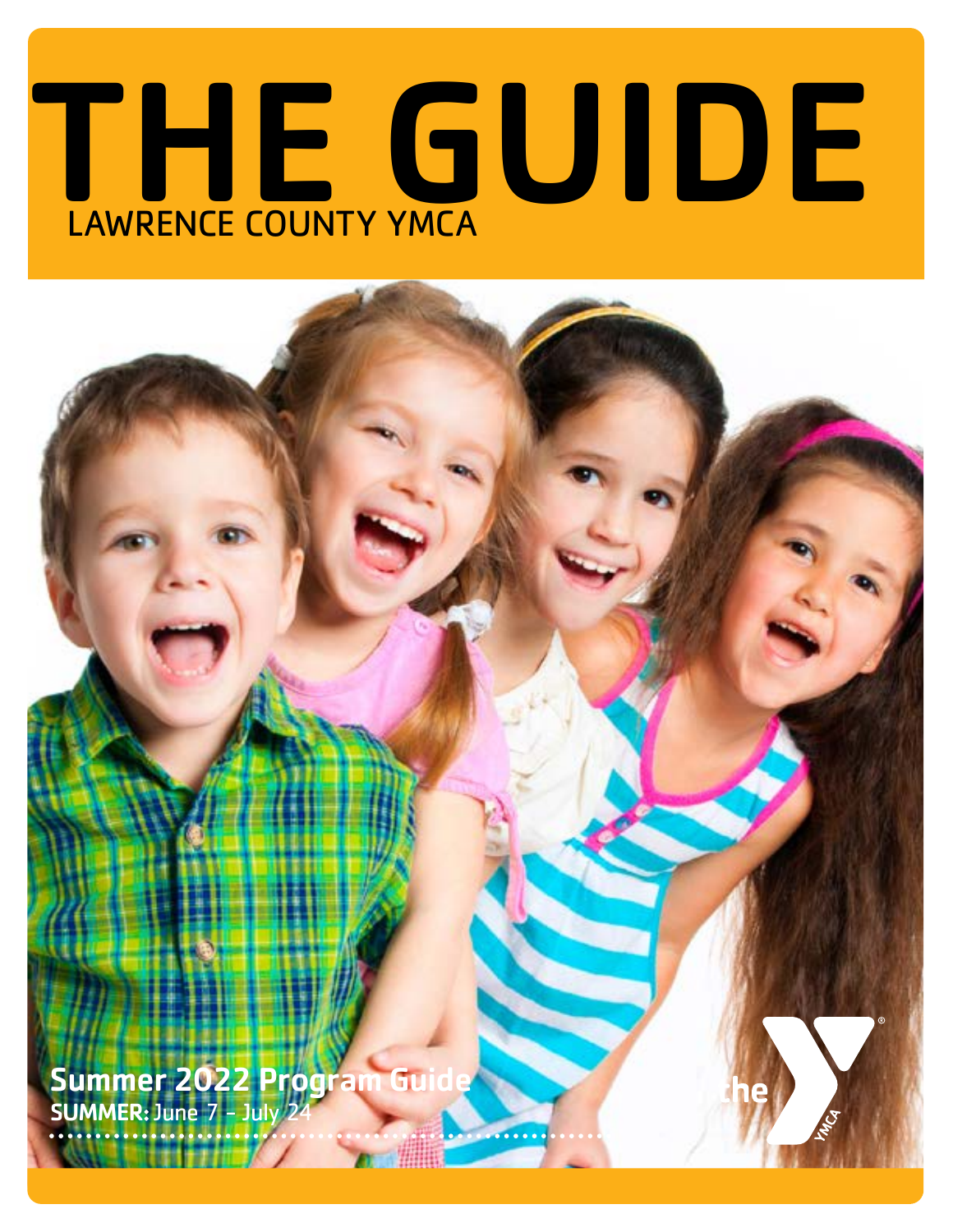**TRANSPORTATION FROM NEW CASTLE YMCA PROVIDED & FINANCIAL ASSISTANCE IS AVAILABLE THROUGH THE ELRC** 

Our infant and toddler care is designed so that children ages 6 weeks- 2 years of age can explore, play, create and develop social/ emotional skills while enjoying the stimulation of new people and experiences. Our program's environment allows children free and creative interaction. Teachers provide a warm, caring atmosphere for play and socialization while encouraging new skills and positive self-image which provide the framework for the development of cognitive, motor, social, language and self-help skills.

ERGARTEN KINDERGARTEN PRESCHOOL PRESCHOOL & PRE-KINDI



Our preschool/pre-Kindergarten builds on children's natural desire to learn new things and develop independence and selfregulation. Getting along with other children, sharing, taking turns and working in a group are a natural part of playing games or learning a new craft. Your child(ren) will also develop a readiness for kindergarten through a challenging curriculum and a variety of activities, including swim and tumbling classes. Preschool is open to children ages 3-4 attending Kindergarten in the upcoming school year.

# CHILD DEVELOPMENT CENTER

SCHOOL<br>AGE CARE AGE CARE SCHOOL

**SUMMER**<br>DAY CAMP DAY CAMP SUMMER

We offer working parents quality care for their school aged children before and after school, as well as throughout the summer. During the school year students enjoy mornings and/or afternoons with friends in a structured environment that provides snacks, homework assistance and activities. We also offer care for scheduled school delays, days off and a variety of programs to keep kids growing and learning throughout the summer.

We believe the values and skills learned early on are vital building blocks for a child's quality of life.

Our programs teach children academic, social and emotional skills, and most importantly, how to be themselves. That makes for confident kids today and contributing and engaged adults tomorrow.

If you're looking for a safe, nurturing environment for your children to learn, grow and develop, we have six programs that serve children ages 6 weeks through 12 years, to meet your family's needs.

## **HOURS & ACCREDITATION**

Our hours of operation are from 6:30 a.m. - 6 p.m., Monday through Friday. Our Child Development Center is accredited by Pennsylvania's Office of Child Development and Early Learning Keystone Stars Facility.

## **FINANCIAL ASSISTANCE**

Financial Assistance is available through the Early Learning Resource Center (ELRC). Families should apply directly with their office.

**LEARN MORE**

For additional information please visit our website at: www.LAWCOYMCA.org



# **SUMMER DAY CAMP**

swimming & ice skating Weekly!

Week 1: Getting to know the wild things **Week 2: Jungle book** Week 3: Around the world **Week 4: Super hero week Week 5: Across the Decades Week 6: Christmas in July Week 7: Secret life of pets Week 8: Under the Sea Week 9: Fairy Tail Week 10: Holly Wood** 

## For Children entering 1st Grade - entering 7th Grade

**CAMP PRICING: S160 PER CAMPER/PER WEEK CAMP LOCATION INFO: PRESTON-CHAMBERS Y-ZONE 428 ELEANOR DR** NEW CASTLE, PA 16105

**CAMP RUNS NOW THROUGH** AUGUST19

Summer is a time for kids to be kids. And the Preston-Chambers Y-Zone day camp is the place to make every precious summer day a great one! Day camp is packed with fun and enriching activities. Children will build confidence and develop an appreciation for the community they live in while they make new friends and explore the world around them.



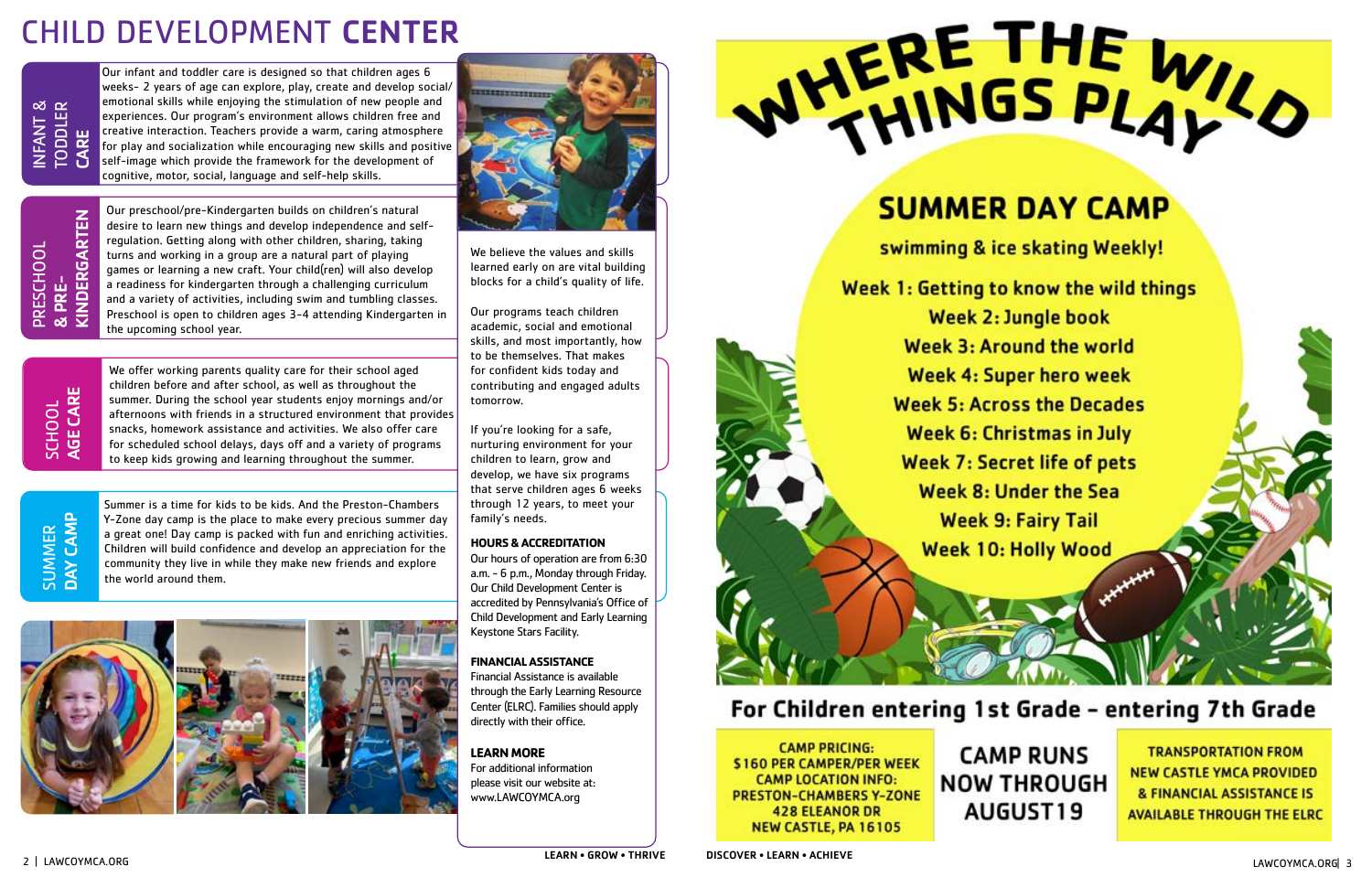#### **YOUNG ADULT PICK UP VOLLEYBALL**

Pick up volleyball offers recreation, fitness and positive competition for adults seeking a fun way to stay active and connected. Ages: 13-18 years When: Thursdays 5-7pm Where: The Y-Zone Cost: \$35 per team (ref fees included)

## SWIM PROGRAMS JOUL



# YOUTH PROGRAMS



## **SESSION DATES:**  Summer June 7 - July 31

## **SWIM STARTERS** (PARENT/TOT)

Children become comfortable with water play through skills, games & songs. Ages: 6 months - 3 years When: Tuesdays 1-1:45 pm Saturdays 9:45-10:30 am Saturdays 10:30-11:15 am Where: Downtown Cost: \$40 - \$75, see below

## **SWIM BASICS** (SKIPPERS)

Beginning swimmers learn to stay afloat & have fun in the water. Ages: 3-5 years When: Tuesdays 2-2:45 pm Saturdays 9-9:45 am Thursdays 4-4:45 pm Where: Downtown

Cost: \$40 - \$75, see below

## **SWIM BASICS** (WATER STAMINA)

Beginning lessons for first time swimmers age 6 and up. Ages: 6+ When: Mondays 5:15-5:55 pm Wednesdays 5:15-5:55 pm Saturdays 9:45-10: am Where: Downtown Cost: \$40 - \$75, see below

## **SWIM STROKES**

Progressive lessons for swimmers age 6+ who have completed Swim Basics. Ages: 6-14 years When: Mondays 4:30-5:15 pm Wednesdays 4:30-5:15 pm Saturdays 10:30-11:15 am Where: Downtown Cost: \$40 - \$75, see below

## OUTREACH PROGRAMS/ **EVENTS**

## **PRIVATE SWIM LESSONS**

One-on-one instruction for all ages. Ages: 5+ years When: by appointment Where: Downtown Cost: \$25/class (minimum of 4 classes)

## **SUMMER SWIM TEAM**

- Appoint a "water watcher" to watch children during social gatherings at or near pools. This person should maintain constant visual contact with the children.
- Establish and enforce rules. Do not allow children near drains, pipes or other openings. Do not allow children to play breath-holding games.
- Maintain caution around bodies of water, even if you don't plan on swimming. Cold temperatures, currents and underwater hazards pose a danger if someone falls into the water.
- If you have an above-ground or inflatable pool, make sure to remove access ladders and secure the safety cover whenever the pool is not in use. Remove any other structures that could provide access to the pool such as outdoor furniture.
- The Y offers swim lessons for all ages. If you or your family are interested in improving your swimming and water safety skills, call (724) 658-4766 for information about classes that fit your : needs.

A competitive team for youth ages 5-18. For details please contact Anita Murphy at amurphy@ncymca.org Ages: 5-18 years When: May 23- July 29 Mon. & Wed.6-7 p.m. Fri. 5-6 p.m. Where: Downtown Cost: Members \$100 Non-Members \$130

## **AQUATICS DIRECTOR**

Anita Murphy amurphy@ncymca.org



## PROGRAM REGISTRATION & PRICING





## **SESSION DATES:**  Summer June 7 - July 24

Scan me to register for programs

GENERAL PROGRAM PRICING (PER 7-WEEK SESSION) Family or Adult Members: \$40 Youth Members: \$55 Program Participant (non-member): \$75

## FINANCIAL ASSISTANCE

We are open to all, regardless of age, income or background, and promise to give everyone an opportunity to learn, grow and thrive. Program scholarships are available for those who qualify. Ask for an application at the membership services desk.

## REGISTRATION OPTIONS: www.LAWCOYMCA.org/register

New Castle YMCA: 20 W. Washington St. New Castle, PA 16101 724-658-4766 Preston-Chambers Y-Zone: 428 Eleanor Dr. New Castle, PA 16105 724-658-9211

## Are you in grades 9-12?! Join Y Leaders Club and gain:

- Confidence
- Skills for job/career success
- Volunteer service hours for school
- Strong sense of self and purpose
- Resilience and emotional maturity
- College recommendations
- Exposure to diverse groups, backgrounds, cultures and ideas

• A network of friends for life Y Leaders Club is for ages 14-

18. Please note you must have a YMCA student membership to join. Financial Assistance is available

# **BIRTHDAY PARTIES** We Have 3 Great Options For You!

Looking for a fun place to celebrate your next birthday? Host a party at the Y or let us bring the party to you! Sports Themed Parties are available at the Y-Zone and Swim Parties are available Downtown. Prices vary by package and location.

## **THREE BIRTHDAY OPTIONS**

## 1. Y-Zone Sports Party

The Y-Zone hosts birthday parties throughout the year. The parties are customized tomeet your needs on either the indoor turf field or basketball courts, based on availability. Parties also include an activity, such as basketball, soccer, kickball, or dodgeball.

## **2. Downtown Swim Parties**

Our downtown facility provides use of both the swimming pool and youth lounge for your birthday party.

## 3.Y-On-The-Fly Party To Go!

We'll bring our "Y On the Fly" van to you! Yard and interactive games, music, and more!

**Call for details:** Downtown & To-GO: 724-658-4766 Y-Zone: 724-658-9211

mswogger@lawcoymca.org

or email



## **SUMMER WATER SAFETY TIPS**

# **7th Grade Initiative**

Join the Lawrence County YMCA for FREE this summer.

Students who have just completed the 7th grade are invited to join the Lawrence County YMCA this summer as a part of the Y's 7th Grade Initiative Program. For more details and to register contact Michelle Swogger at 724-658-4766 ext. 212 or mswogger@lawcoymca.org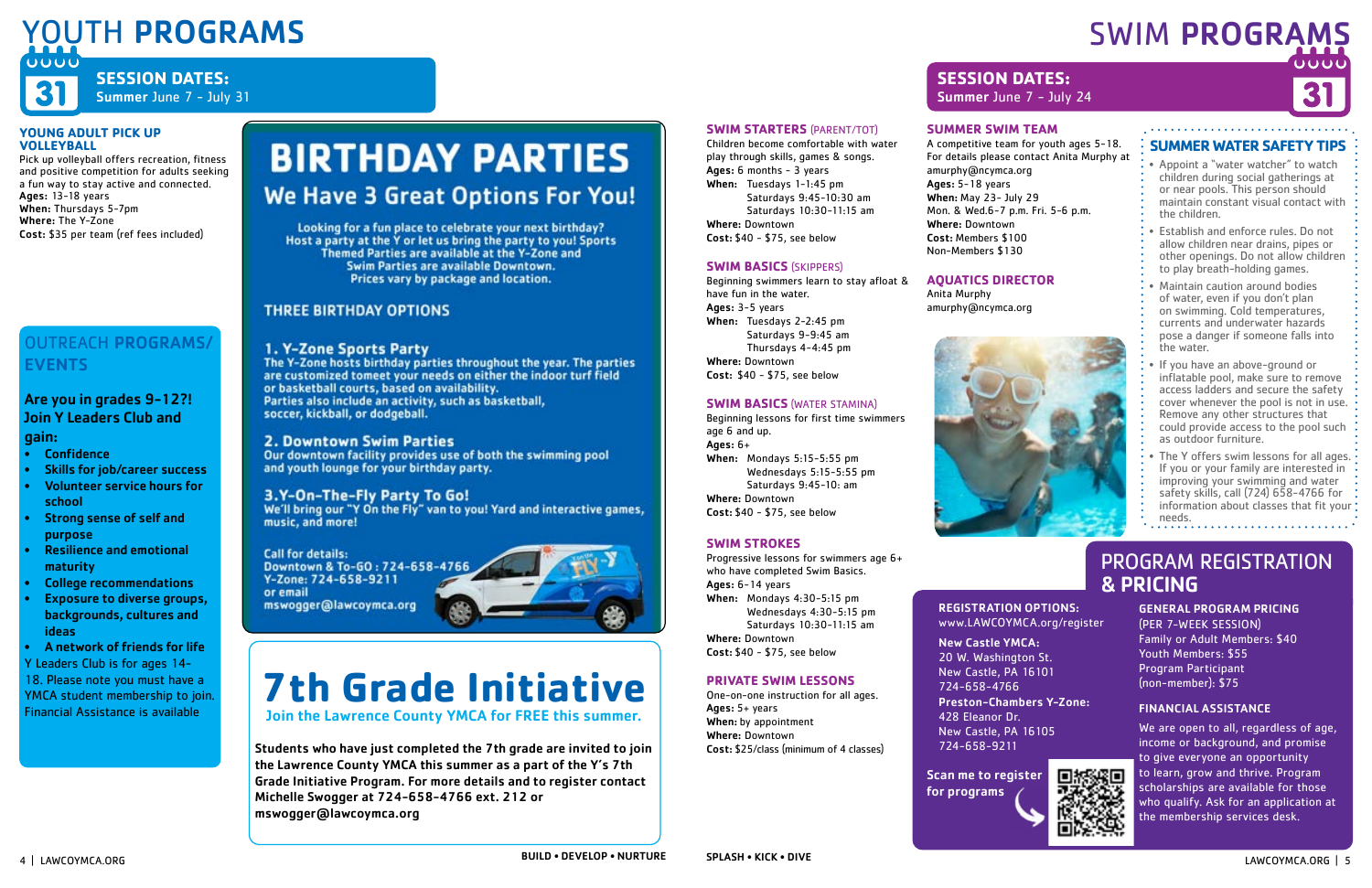# GROUP FITNESS & PERSONAL TRAINING



Ally Fulena **Paige Martin** 

# ADULT SPORTS & WELLNESS

 $UUUU$ 

## **SESSION DATES:**  Summer June 7 - July 24

#### **YOUNG ADULT PICK UP VOLLEYBALL**

Pick up volleyball offers recreation, fitness and positive competition for adults seeking a fun way to stay active and connected. Ages: 13-18 years When: Thursdays 5-7pm Where: The Y-Zone Cost: \$35 per team (ref fees included)

## **SILVER SPLASH**

Water exercises designed to improve flexibility, reduce joint pain, increase range of motion and improve strength. Ages: 18+ years When: Mon. & Thurs. 1-2pm Where: Downtown Cost: Members: FREE

## **ADULT SWIM LESSONS**

For any level of swimmer age 18+. Ages: 18+ years When: Saturdays 8 - 8:50 am Where: Downtown Cost: Included with Membership; nonmembers: \$75

## **BACK PROGRAM**

Water exercise program designed to help reduce or eliminate lower back pain through tension exercises. Ages: 14+ years When: Mondays & Wednesdays 9-10 am Where: Downtown Cost: Included with Membership

## **ARTHRITIS CLASS**

Water exercises designed to improve flexibility reduce joint pain, increase range of motion and improve strength. Ages: 14+ years When: Mon. 2-3pm | Wed. 1-2 pm Where: Downtown Cost: Included with Membership

## **WATER AEROBICS**

Exercise class which incorporates low to medium impact routines using the force of the water. Ages: 14+ years When: Tuesdays 9-10 am. Where: Downtown Cost: Included with Membership



## VIRTUAL PERSONAL TRAINING

Ready to meet your fitness goals from the comforts of your own home? Perhaps a nice park setting for those of you who love being outside? Our Virtual Personal Training will give you the guidance and accountability you are looking for with the flexibility to meet your busy schedule. Virtual Personal Training is an affordable and effective way to meet with your trainer, do workouts together, and stay on the path to better health!

## PERSONAL TRAINING

|                               | BOXING/KICKBOXING                                                                            | LES MILLS BODYCOMBAT                     | <b>SILVER SNEAKERS YOGA</b> |  |
|-------------------------------|----------------------------------------------------------------------------------------------|------------------------------------------|-----------------------------|--|
| <b>FITNESS</b><br>S           | <b>CARDIO STEP</b>                                                                           | LES MILLS BODYFLOW                       | <b>SPINNING</b>             |  |
|                               | <b>SPIN &amp; SCULPT</b>                                                                     | LES MILLS BODYPUMP                       | TRX SUSPENSION TRAINING     |  |
|                               | <b>GENTLE YOGA</b>                                                                           | LINE DANCING                             | TRX COMBO                   |  |
|                               | <b>HIIT</b>                                                                                  | SILVER SNEAKERS CLASSIC                  | <b>WALK 15</b>              |  |
| <b>GROUP</b><br><b>CLASSE</b> | <b>HATHA YOGA</b>                                                                            | SILVER SNEAKERS CARDIO<br><b>CIRCUIT</b> | <b>YOGA</b>                 |  |
|                               | <b>HULA HOOP CIRCUIT</b>                                                                     |                                          | <b>ZUMBA</b>                |  |
|                               | For the most up to date group fitness schedule please check our website at www.lawcoymca.org |                                          |                             |  |

Need help achieving your health goals? No matter where you are on your fitness journey, our personal trainers are here to help you succeed.

From weight loss and mobility to strength training and conditioning, our certified trainers can help you reach your goals. Personal training is available for 1-2 people, by appointment.

| 5 30 MIN. SESSIONS:<br>\$110  |  |
|-------------------------------|--|
| 10 30 MIN. SESSIONS:<br>\$200 |  |
| 15 30 MIN. SESSIONS:<br>\$290 |  |
|                               |  |
|                               |  |
| 4 1-HOUR SESSIONS:<br>\$155   |  |
| 8 1-HOUR SESSIONS:<br>\$275   |  |
| 10 1-HOUR SESSIONS:<br>\$320  |  |
|                               |  |





1 30 MIN. SESSION: \$22 3 30 MIN. SESSIONS: \$60 5 30 MIN. SESSIONS: \$95